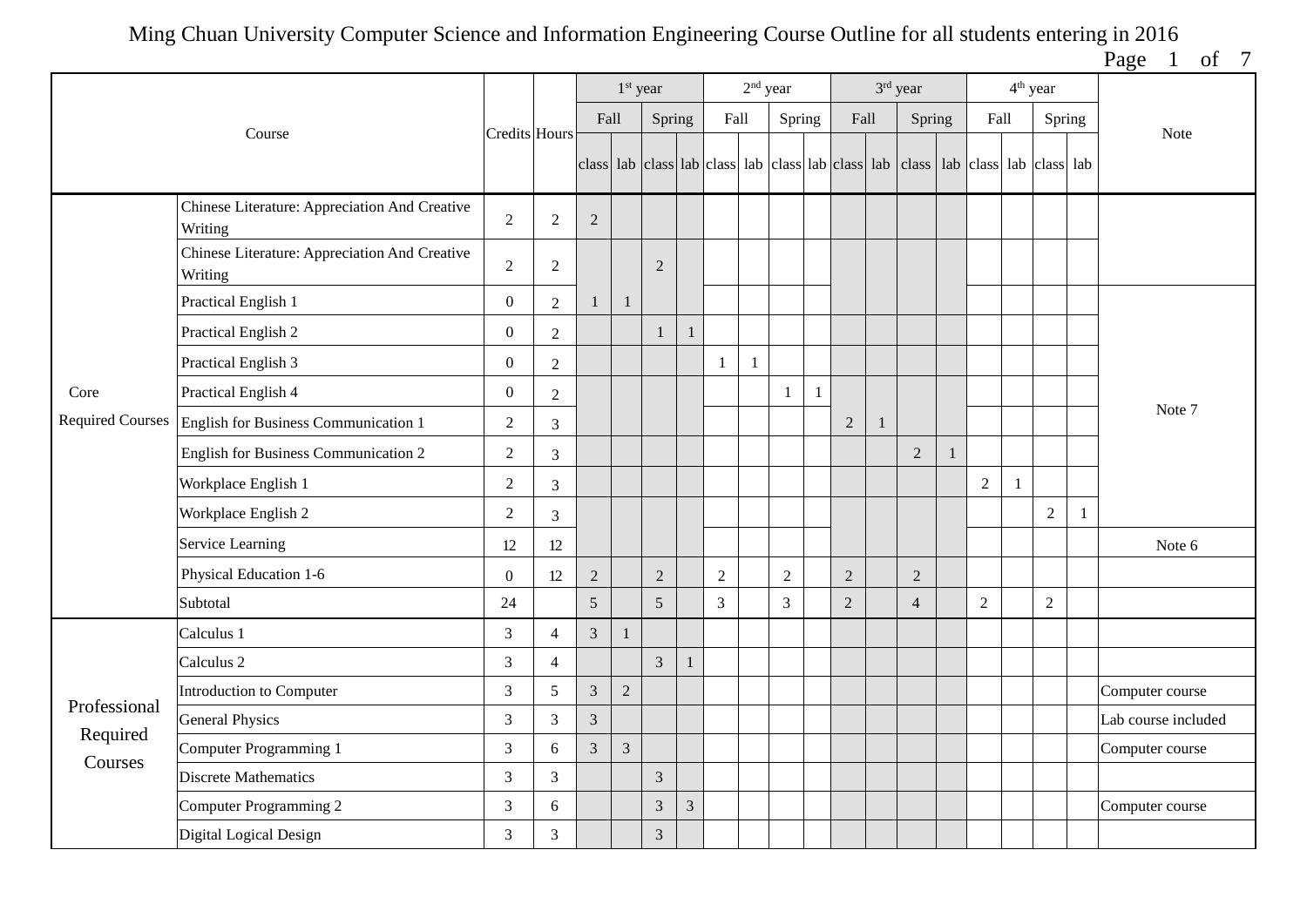| Page | ΩT |  |
|------|----|--|

|                                        |   |   |  |   |   |                |   |   |   |   |  | $\log e$ $\approx$<br>$\mathbf{v}$ |
|----------------------------------------|---|---|--|---|---|----------------|---|---|---|---|--|------------------------------------|
| Lab for Digital Logical Design         |   | 3 |  | 3 |   |                |   |   |   |   |  | Lab course                         |
| The Overview of Information Technology |   |   |  |   |   |                |   |   |   |   |  |                                    |
| Linear Algebra                         | 3 | 3 |  |   | 3 |                |   |   |   |   |  |                                    |
| Data Structures                        | 3 | 5 |  |   | 3 | $\overline{c}$ |   |   |   |   |  | Computer course                    |
| <b>Electric Circuits</b>               | 3 | 3 |  |   | 3 |                |   |   |   |   |  |                                    |
| Introduction to Computer Networks      | 3 | 3 |  |   | 3 |                |   |   |   |   |  |                                    |
| <b>Engineering Mathematics</b>         | 3 | 3 |  |   |   |                | 3 |   |   |   |  |                                    |
| <b>Assembly Language</b>               | 3 | 3 |  |   |   |                | 3 |   |   |   |  |                                    |
| Computer Algorithms                    | 3 | 3 |  |   |   |                | 3 |   |   |   |  |                                    |
| Probability and Statistics             | 3 | 4 |  |   |   |                |   | 3 |   |   |  |                                    |
| Database Systems                       | 3 | 3 |  |   |   |                |   | 3 |   |   |  |                                    |
| <b>Computer Architectures</b>          | 3 | 3 |  |   |   |                |   | 3 |   |   |  |                                    |
| <b>Operating Systems</b>               | 3 | 3 |  |   |   |                |   |   | 3 |   |  |                                    |
| Project Research 1-2                   | 6 |   |  |   |   |                |   |   | 3 | 3 |  | 1-semester courses                 |

|                          |                            |             |   |      | $1st$ year        |     |       | $2nd$ year |        |     |       | $3rd$ year |        |                                                             | 4 <sup>th</sup> year |           |     |          |
|--------------------------|----------------------------|-------------|---|------|-------------------|-----|-------|------------|--------|-----|-------|------------|--------|-------------------------------------------------------------|----------------------|-----------|-----|----------|
| Course                   |                            | Credits Hrs |   | Fall | Spring            |     | Fall  |            | Spring |     | Fall  |            | Spring | Fall                                                        |                      | Spring    |     | Note     |
|                          |                            |             |   |      | $class$ lab class | lab | class | lab        | class  | lab | class |            |        | $\lfloor$ lab $\lfloor$ class $\lfloor$ lab $\lfloor$ class | lab                  | clas<br>S | lab |          |
|                          | Java Programming           | 3           | 3 |      |                   |     | 3     |            |        |     |       |            |        |                                                             |                      |           |     | Computer |
|                          |                            |             |   |      |                   |     |       |            |        |     |       |            |        |                                                             |                      |           |     | course   |
| <b>Elective Courses-</b> | <b>XML</b> Programming     | 3           | 3 |      |                   |     |       |            | 3      |     |       |            |        |                                                             |                      |           |     | Computer |
| Software                 |                            |             |   |      |                   |     |       |            |        |     |       |            |        |                                                             |                      |           |     | course   |
| System                   | Introduction to Software   | 3           | 3 |      |                   |     |       |            |        |     | 3     |            |        |                                                             |                      |           |     |          |
|                          | Engineering                |             |   |      |                   |     |       |            |        |     |       |            |        |                                                             |                      |           |     |          |
| Program                  | C# Programming             | 3           | 3 |      |                   |     |       |            |        |     | 3     |            |        |                                                             |                      |           |     | Computer |
|                          |                            |             |   |      |                   |     |       |            |        |     |       |            |        |                                                             |                      |           |     | course   |
|                          | Object-oriented Technology | 3           | 3 |      |                   |     |       |            |        |     | 3     |            |        |                                                             |                      |           |     |          |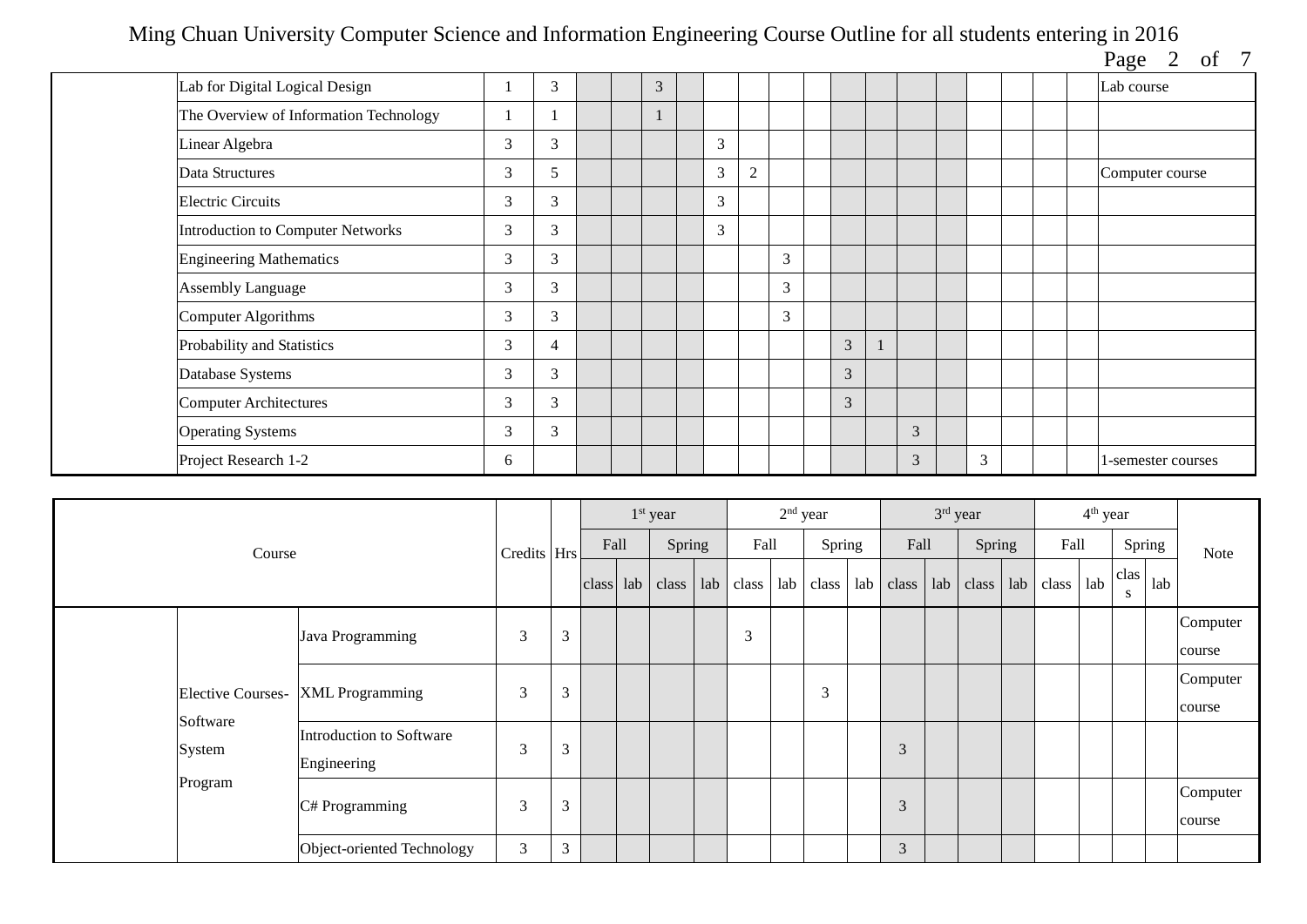Page 3 of 7

|                                 |                                                          |                             |                             |           | $1st$ year |     |                |     | $2nd$ year     |     |                | $3rd$ year |                |     |       | $4^{\text{th}}$ year |           |        |                    |
|---------------------------------|----------------------------------------------------------|-----------------------------|-----------------------------|-----------|------------|-----|----------------|-----|----------------|-----|----------------|------------|----------------|-----|-------|----------------------|-----------|--------|--------------------|
| Course                          |                                                          | Credits Hrs                 |                             | Fall      | Spring     |     | Fall           |     | Spring         |     | Fall           |            | Spring         |     | Fall  |                      |           | Spring | Note               |
|                                 |                                                          |                             |                             | class lab | class      | lab | class          | lab | class          | lab | class          | lab        | class          | lab | class | lab                  | clas<br>S | lab    |                    |
|                                 | Systems Analysis and Design                              | $\mathfrak{Z}$              | $\mathfrak{Z}$              |           |            |     |                |     |                |     |                |            | $\overline{3}$ |     |       |                      |           |        |                    |
|                                 | Formal Language                                          | $\overline{3}$              | $\mathfrak{Z}$              |           |            |     |                |     |                |     |                |            | $\overline{3}$ |     |       |                      |           |        |                    |
|                                 | <b>UNIX Operations Systems</b>                           | $\mathfrak{Z}$              | $\mathfrak{Z}$              |           |            |     |                |     |                |     |                |            | 3              |     |       |                      |           |        | Computer<br>course |
|                                 | Software Testing and<br>Maintenance                      | $\ensuremath{\mathfrak{Z}}$ | $\mathfrak{Z}$              |           |            |     |                |     |                |     |                |            |                |     | 3     |                      |           |        |                    |
|                                 | Human Machine Technology                                 | $\mathfrak{Z}$              | $\overline{3}$              |           |            |     |                |     |                |     |                |            |                |     | 3     |                      |           |        |                    |
|                                 | Linux System                                             | 3                           | $\mathfrak{Z}$              |           |            |     |                |     |                |     |                |            |                |     | 3     |                      |           |        |                    |
|                                 | <b>Introduction to Mobile</b><br>Communication           | 3                           | $\mathfrak{Z}$              |           |            |     | $\overline{3}$ |     |                |     |                |            |                |     |       |                      |           |        |                    |
|                                 | <b>TCP/IP Protocol</b>                                   | 3                           | 3                           |           |            |     |                |     | $\mathfrak{Z}$ |     |                |            |                |     |       |                      |           |        |                    |
|                                 | Introduction to High<br><b>Definition Television</b>     | $\mathfrak{Z}$              | $\ensuremath{\mathfrak{Z}}$ |           |            |     |                |     | $\overline{3}$ |     |                |            |                |     |       |                      |           |        |                    |
| Elective<br>Courses-            | Introduction to Video<br>Communication                   | $\mathfrak{Z}$              | $\mathfrak{Z}$              |           |            |     |                |     |                |     | 3              |            |                |     |       |                      |           |        |                    |
| Networking and<br>Communication | Mobile application design                                | 3                           | $\mathfrak{Z}$              |           |            |     |                |     |                |     | $\mathfrak{Z}$ |            |                |     |       |                      |           |        |                    |
| Program                         | Introduction to Information<br>Security                  | 3                           | 3                           |           |            |     |                |     |                |     | 3              |            |                |     |       |                      |           |        |                    |
|                                 | <b>Ad Hoc Networks</b>                                   | $\mathfrak{Z}$              | $\mathfrak{Z}$              |           |            |     |                |     |                |     |                |            | $\mathfrak{Z}$ |     |       |                      |           |        |                    |
|                                 | <b>High-speed Networks</b>                               | 3                           | $\overline{3}$              |           |            |     |                |     |                |     |                |            | $\overline{3}$ |     |       |                      |           |        |                    |
|                                 | network intrusion detection                              | 3                           | $\mathfrak{Z}$              |           |            |     |                |     |                |     |                |            | $\mathfrak{Z}$ |     |       |                      |           |        |                    |
|                                 | <b>Advanced Mobile application</b><br>design and Licence | $\mathfrak{Z}$              | $\ensuremath{\mathfrak{Z}}$ |           |            |     |                |     |                |     |                |            | $\mathfrak{Z}$ |     |       |                      |           |        | Computer<br>course |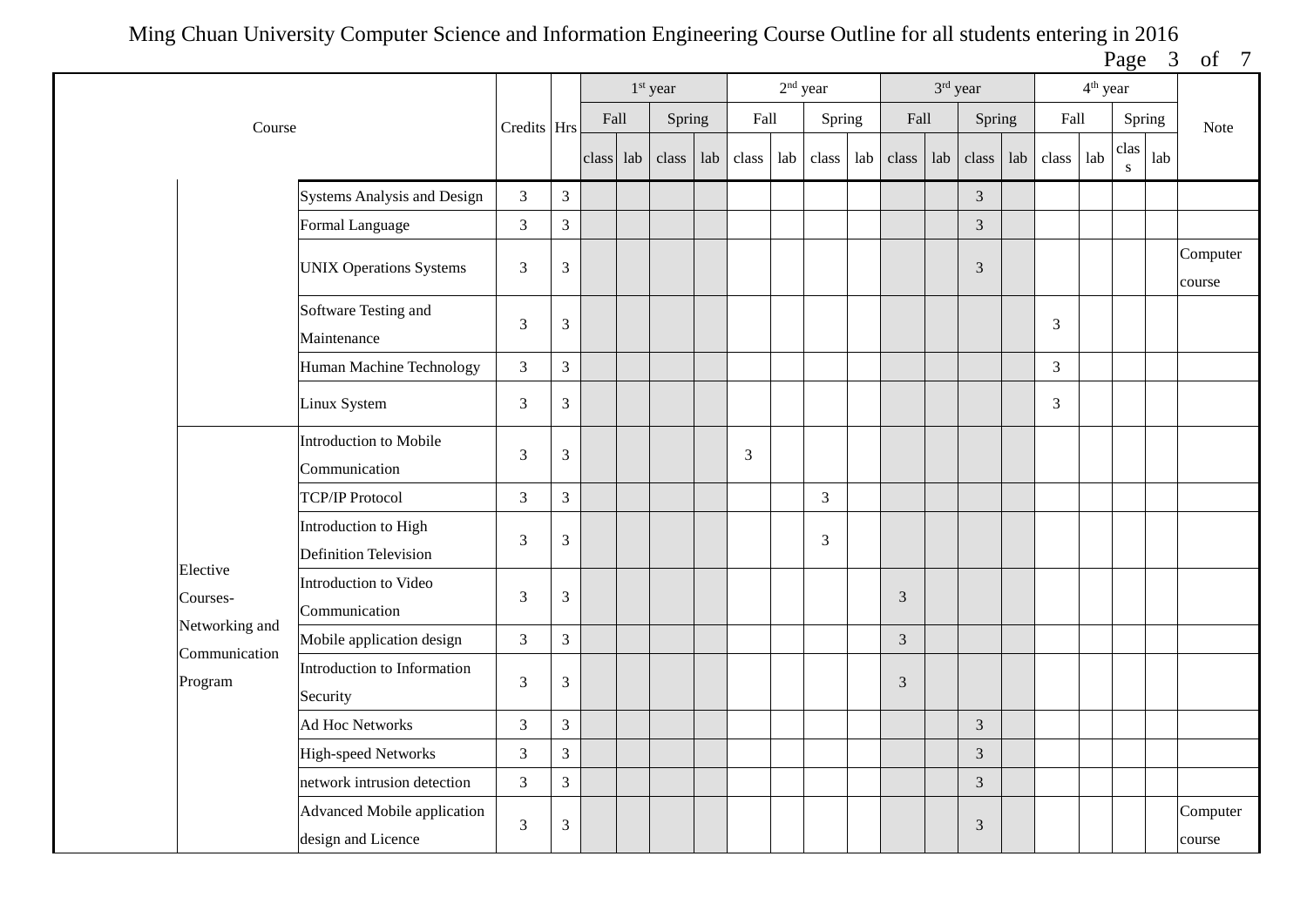Page 4 of 7

|                                             |                                           |                |                |       |     | 1 <sup>st</sup> year |     |                |     | $2nd$ year     |     |       |     | 3rd year |     |       | $4^{\text{th}}$ year |                |     |                    |
|---------------------------------------------|-------------------------------------------|----------------|----------------|-------|-----|----------------------|-----|----------------|-----|----------------|-----|-------|-----|----------|-----|-------|----------------------|----------------|-----|--------------------|
| Course                                      |                                           | Credits Hrs    |                | Fall  |     | Spring               |     | Fall           |     | Spring         |     | Fall  |     | Spring   |     | Fall  |                      | Spring         |     | Note               |
|                                             |                                           |                |                | class | lab | class                | lab | class          | lab | class          | lab | class | lab | class    | lab | class | lab                  | clas<br>S      | lab |                    |
|                                             | Network Planning and<br>Management        | 3              | $\overline{3}$ |       |     |                      |     |                |     |                |     |       |     |          |     | 3     |                      |                |     |                    |
|                                             | <b>Network Security</b>                   | 3              | 3              |       |     |                      |     |                |     |                |     |       |     |          |     |       |                      | $\overline{3}$ |     |                    |
|                                             | Data Mining                               | 3              | 3              |       |     |                      |     |                |     | $\overline{3}$ |     |       |     |          |     |       |                      |                |     |                    |
|                                             | Data Warehouse System<br>Design           | 3              | $\overline{3}$ |       |     |                      |     |                |     |                |     | 3     |     |          |     |       |                      |                |     | Computer<br>course |
| <b>Elective Courses-</b>                    | <b>Social Network Mining</b>              | 3              | $\overline{3}$ |       |     |                      |     |                |     |                |     | 3     |     |          |     |       |                      |                |     |                    |
| Data Analysis and<br>Application<br>Program | Practical Data Analysis                   | 3              | $\mathfrak{Z}$ |       |     |                      |     |                |     |                |     |       |     | 3        |     |       |                      |                |     | Computer<br>course |
|                                             | <b>Advanced Database Systems</b>          | 3              | 3              |       |     |                      |     |                |     |                |     |       |     |          |     |       |                      |                |     |                    |
|                                             | Program Design in Business<br>Intelligent | 3              | $\mathfrak{Z}$ |       |     |                      |     |                |     |                |     |       |     |          |     | 3     |                      |                |     | Computer<br>course |
|                                             | Graphic Design                            | 3              | 3              | 3     |     |                      |     |                |     |                |     |       |     |          |     |       |                      |                |     | Computer<br>course |
| <b>Elective Courses-</b>                    | Animation design                          | 3              | $\mathfrak{Z}$ |       |     | $\mathfrak{Z}$       |     |                |     |                |     |       |     |          |     |       |                      |                |     | Computer<br>course |
| Interactive                                 | Interactive media design                  | 3              | $\mathfrak{Z}$ |       |     |                      |     | $\overline{3}$ |     |                |     |       |     |          |     |       |                      |                |     |                    |
| Media<br>Program                            | Electronic interactive project            | 3              | $\mathfrak{Z}$ |       |     |                      |     |                |     | 3              |     |       |     |          |     |       |                      |                |     | Computer<br>course |
|                                             | Matlab programming                        | $\mathfrak{Z}$ | 3              |       |     |                      |     |                |     | $\mathfrak{Z}$ |     |       |     |          |     |       |                      |                |     | Computer<br>course |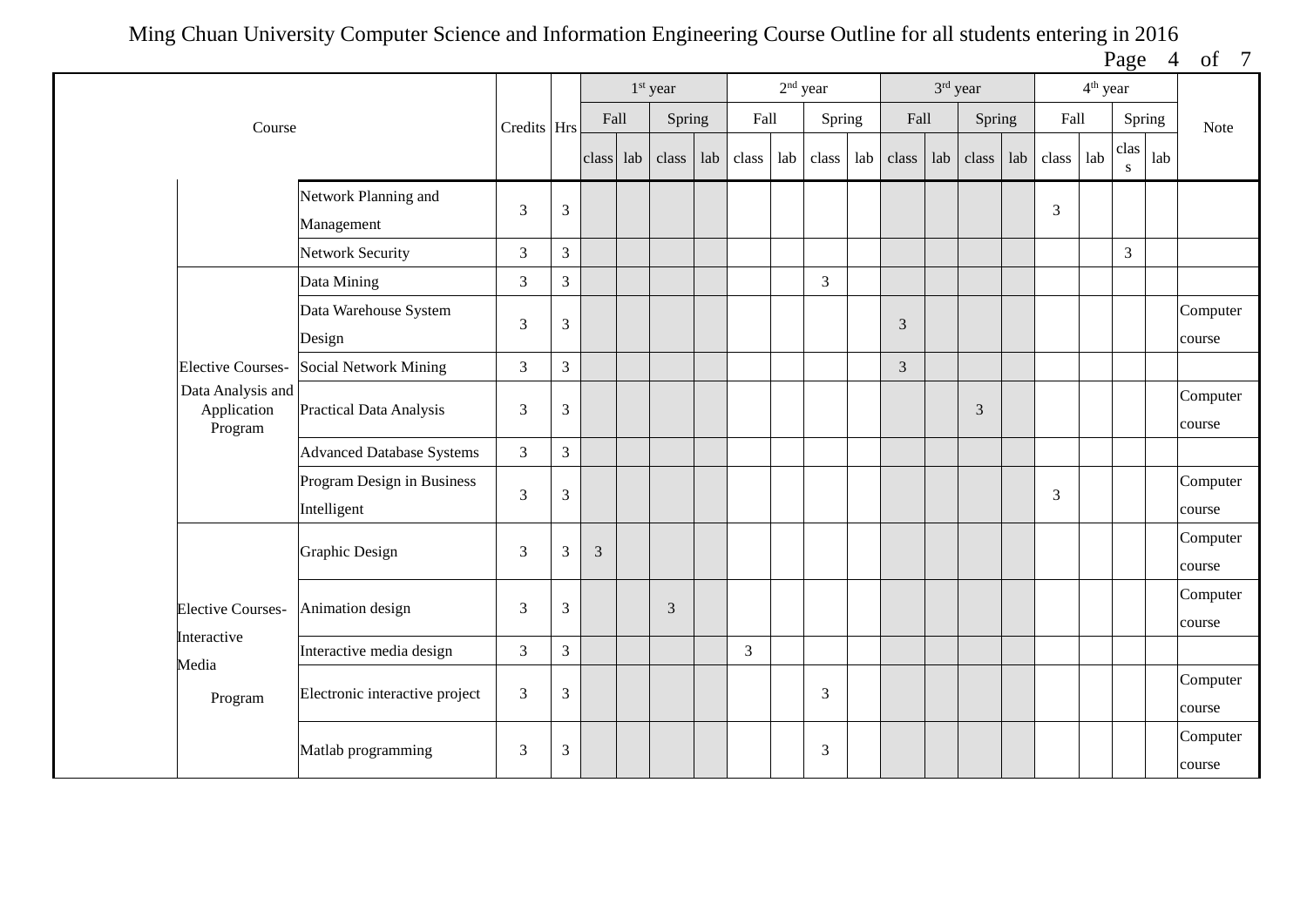Page 5 of 7

|        |                                      |                  |                |                |              | 1 <sup>st</sup> year |     |                | $2nd$ year |                |              |       | 3rd year |                |     |                | 4 <sup>th</sup> year |                     |             |                                   |
|--------|--------------------------------------|------------------|----------------|----------------|--------------|----------------------|-----|----------------|------------|----------------|--------------|-------|----------|----------------|-----|----------------|----------------------|---------------------|-------------|-----------------------------------|
| Course |                                      | Credits Hrs      |                | Fall           |              | Spring               |     | Fall           |            | Spring         |              | Fall  |          | Spring         |     | Fall           |                      | Spring              |             | Note                              |
|        |                                      |                  |                | class lab      |              | class                | lab | class          | lab        | class          | lab          | class | lab      | class          | lab | class          | lab                  | clas<br>$\mathbf S$ | ${\rm lab}$ |                                   |
|        | Image processing                     | 3                | $\mathfrak{Z}$ |                |              |                      |     |                |            |                |              | 3     |          |                |     |                |                      |                     |             | Computer<br>course<br>Core course |
|        | Design of Interactive Camera<br>Game | $\overline{3}$   | $\mathfrak{Z}$ |                |              |                      |     |                |            |                |              |       |          | 3              |     |                |                      |                     |             | Computer<br>course                |
|        | Multimedia Games design              | $\overline{3}$   | $\overline{3}$ |                |              |                      |     |                |            |                |              |       |          | $\overline{3}$ |     |                |                      |                     |             |                                   |
|        | Human Machine Techonology            | $\mathfrak{Z}$   | $\mathfrak{Z}$ |                |              |                      |     |                |            |                |              |       |          |                |     | $\mathfrak{Z}$ |                      |                     |             |                                   |
|        | Military Education                   | $\mathbf{0}$     | $\sqrt{2}$     | $\overline{2}$ |              |                      |     |                |            |                |              |       |          |                |     |                |                      |                     |             |                                   |
|        | Military Education                   | $\boldsymbol{0}$ | $\sqrt{2}$     |                |              | $\overline{2}$       |     |                |            |                |              |       |          |                |     |                |                      |                     |             |                                   |
|        | Nursing Section                      | $\mathbf{0}$     | $\overline{2}$ | 2              |              |                      |     |                |            |                |              |       |          |                |     |                |                      |                     |             |                                   |
|        | Nursing Section                      | $\boldsymbol{0}$ | $\sqrt{2}$     |                |              | $\sqrt{2}$           |     |                |            |                |              |       |          |                |     |                |                      |                     |             |                                   |
|        | Military Education                   | $\overline{0}$   | $\sqrt{2}$     |                |              |                      |     | $\overline{2}$ |            |                |              |       |          |                |     |                |                      |                     |             |                                   |
|        | Military Education                   | $\boldsymbol{0}$ | $\sqrt{2}$     |                |              |                      |     |                |            | $\overline{2}$ |              |       |          |                |     |                |                      |                     |             |                                   |
|        | Physical Education                   | $\overline{2}$   | $\overline{2}$ |                |              |                      |     |                |            |                |              |       |          |                |     | $\overline{2}$ |                      |                     |             |                                   |
|        | Physical Education                   | $\overline{2}$   | $\sqrt{2}$     |                |              |                      |     |                |            |                |              |       |          |                |     |                |                      | $\sqrt{2}$          |             |                                   |
|        | Japanese 1-1                         | $\sqrt{2}$       | $\overline{3}$ | $\overline{2}$ | $\mathbf{1}$ |                      |     |                |            |                |              |       |          |                |     |                |                      |                     |             |                                   |
|        | Japanese 1-2                         | $\sqrt{2}$       | $\overline{3}$ |                |              | $\sqrt{2}$           |     |                |            |                |              |       |          |                |     |                |                      |                     |             |                                   |
|        | Japanese 2-1                         | $\sqrt{2}$       | $\overline{3}$ |                |              |                      |     | $\sqrt{2}$     | 1          |                |              |       |          |                |     |                |                      |                     |             |                                   |
|        | Japanese 2-2                         | $\sqrt{2}$       | $\mathfrak{Z}$ |                |              |                      |     |                |            | $\sqrt{2}$     | $\mathbf{1}$ |       |          |                |     |                |                      |                     |             |                                   |
|        | Introduction to Civil Law            | $\overline{2}$   | $\overline{2}$ | $\overline{2}$ |              |                      |     |                |            |                |              |       |          |                |     |                |                      |                     |             |                                   |
|        | Copyright law                        | $\sqrt{2}$       | $\overline{2}$ |                |              |                      |     |                |            |                |              |       |          | $\sqrt{2}$     |     |                |                      |                     |             |                                   |
|        | <b>Practical English</b>             | $\overline{3}$   | $\overline{3}$ |                |              |                      |     |                |            |                |              | 3     |          |                |     |                |                      |                     |             |                                   |
|        | Workplace English                    | $\mathfrak{Z}$   | $\overline{3}$ |                |              |                      |     |                |            |                |              |       |          | $\mathfrak{Z}$ |     |                |                      |                     |             |                                   |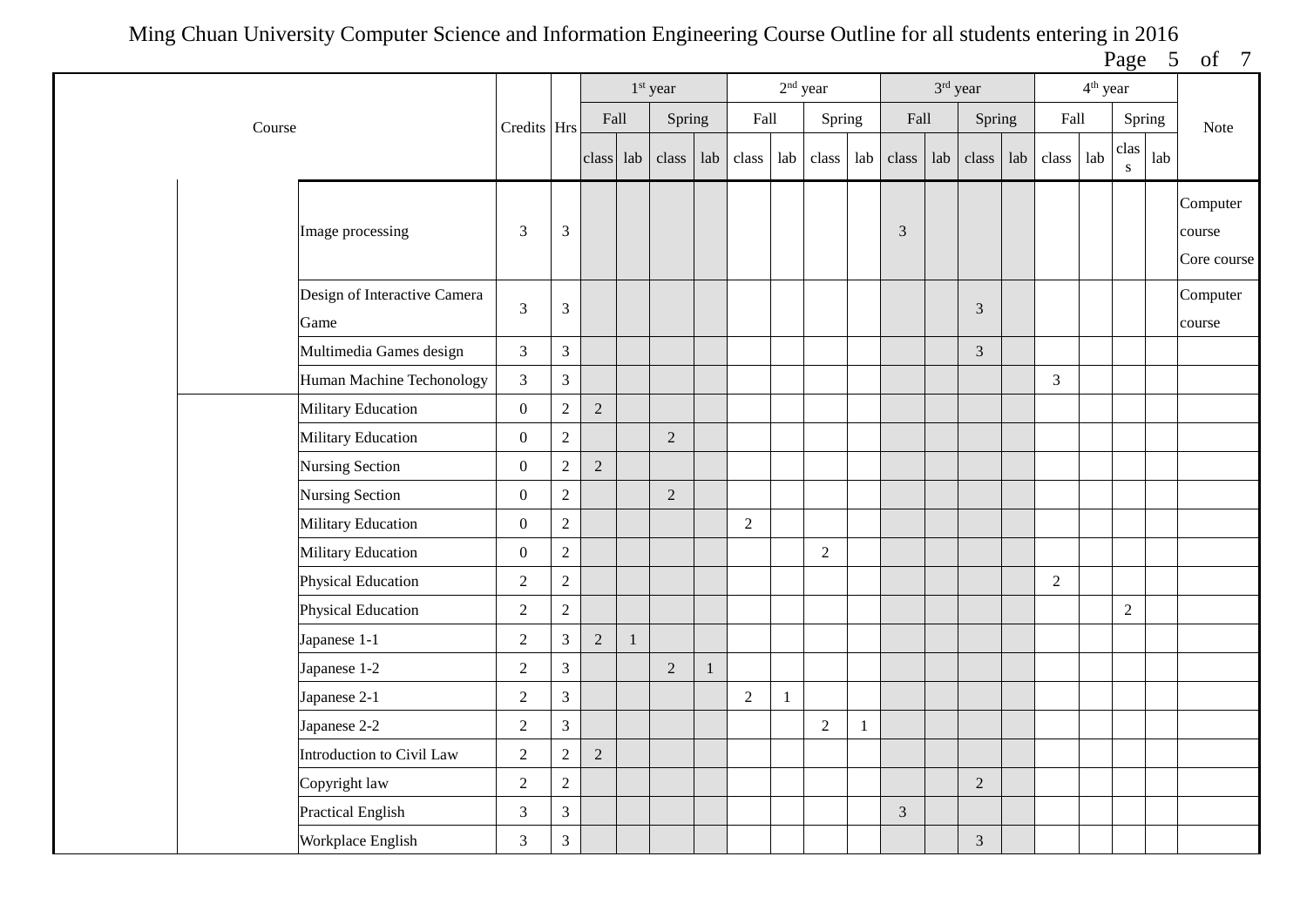Page 6 of 7

|                                         |                                          |                  |                |            | 1 <sup>st</sup> year |            |                | $2nd$ year |                |                |     | 3rd year |     |       | 4 <sup>th</sup> year |           |     |                    |
|-----------------------------------------|------------------------------------------|------------------|----------------|------------|----------------------|------------|----------------|------------|----------------|----------------|-----|----------|-----|-------|----------------------|-----------|-----|--------------------|
| Course                                  |                                          | Credits Hrs      |                | Fall       | Spring               |            | Fall           |            | Spring         | Fall           |     | Spring   |     | Fall  |                      | Spring    |     | Note               |
|                                         |                                          |                  |                | class lab  | class                | lab        | class          | lab        | class          | lab class      | lab | class    | lab | class | lab                  | clas<br>S | lab |                    |
|                                         | Applied Information<br>Technology 1      | $\overline{2}$   | $\sqrt{2}$     | $\sqrt{2}$ |                      |            |                |            |                |                |     |          |     |       |                      |           |     | Computer<br>course |
|                                         | Applied Information<br>Technology 2      | $\boldsymbol{2}$ | $\mathbf{2}$   |            | $\overline{2}$       |            |                |            |                |                |     |          |     |       |                      |           |     | Computer<br>course |
|                                         | Information Technology<br>Application    | $\sqrt{2}$       | $\overline{4}$ |            | $\overline{2}$       | $\sqrt{2}$ |                |            |                |                |     |          |     |       |                      |           |     | Computer<br>course |
|                                         | Web Programming                          | $\mathfrak{Z}$   | $\mathfrak{Z}$ |            |                      |            | 3              |            |                |                |     |          |     |       |                      |           |     | Computer<br>course |
|                                         | <b>Computer Aided Design</b>             | $\overline{3}$   | $\overline{3}$ |            |                      |            | $\overline{3}$ |            |                |                |     |          |     |       |                      |           |     | Lab course         |
|                                         | Micro Processor Systems                  | $\mathfrak{Z}$   | $\mathfrak{Z}$ |            |                      |            |                |            | $\mathfrak{Z}$ |                |     |          |     |       |                      |           |     | Lab course         |
| Other                                   | Introduction to Web Servers              | 3                | 3              |            |                      |            |                |            | 3              |                |     |          |     |       |                      |           |     | Computer<br>course |
| informational<br><b>Elective Course</b> | <b>Advanced CPP Programming</b>          | $\overline{3}$   | 3              |            |                      |            |                |            | 3              |                |     |          |     |       |                      |           |     | Computer<br>course |
|                                         | Advanced Java Programming<br>and Licence | $\mathfrak{Z}$   | $\mathfrak{Z}$ |            |                      |            |                |            | 3              |                |     |          |     |       |                      |           |     | Computer<br>course |
|                                         | <b>Computer Animation</b>                | 3                | 3              |            |                      |            |                |            | 3              |                |     |          |     |       |                      |           |     | Computer<br>course |
|                                         | Digital Signal Processing                | $\mathfrak{Z}$   | $\overline{3}$ |            |                      |            |                |            | $\mathfrak{Z}$ |                |     |          |     |       |                      |           |     |                    |
|                                         | Mobile Information Systems<br>design     | $\mathfrak{Z}$   | $\sqrt{3}$     |            |                      |            |                |            | 3              |                |     |          |     |       |                      |           |     | Computer<br>course |
|                                         | Artificial Intelligence                  | $\mathfrak{Z}$   | $\mathfrak{Z}$ |            |                      |            |                |            |                | $\mathfrak{Z}$ |     |          |     |       |                      |           |     |                    |
|                                         | Information ethics                       | $\sqrt{2}$       | $\overline{2}$ |            |                      |            |                |            |                | $\sqrt{2}$     |     |          |     |       |                      |           |     |                    |
|                                         | <b>Fuzzy Theory</b>                      | $\mathfrak{Z}$   | $\overline{3}$ |            |                      |            |                |            |                | $\mathfrak{Z}$ |     |          |     |       |                      |           |     |                    |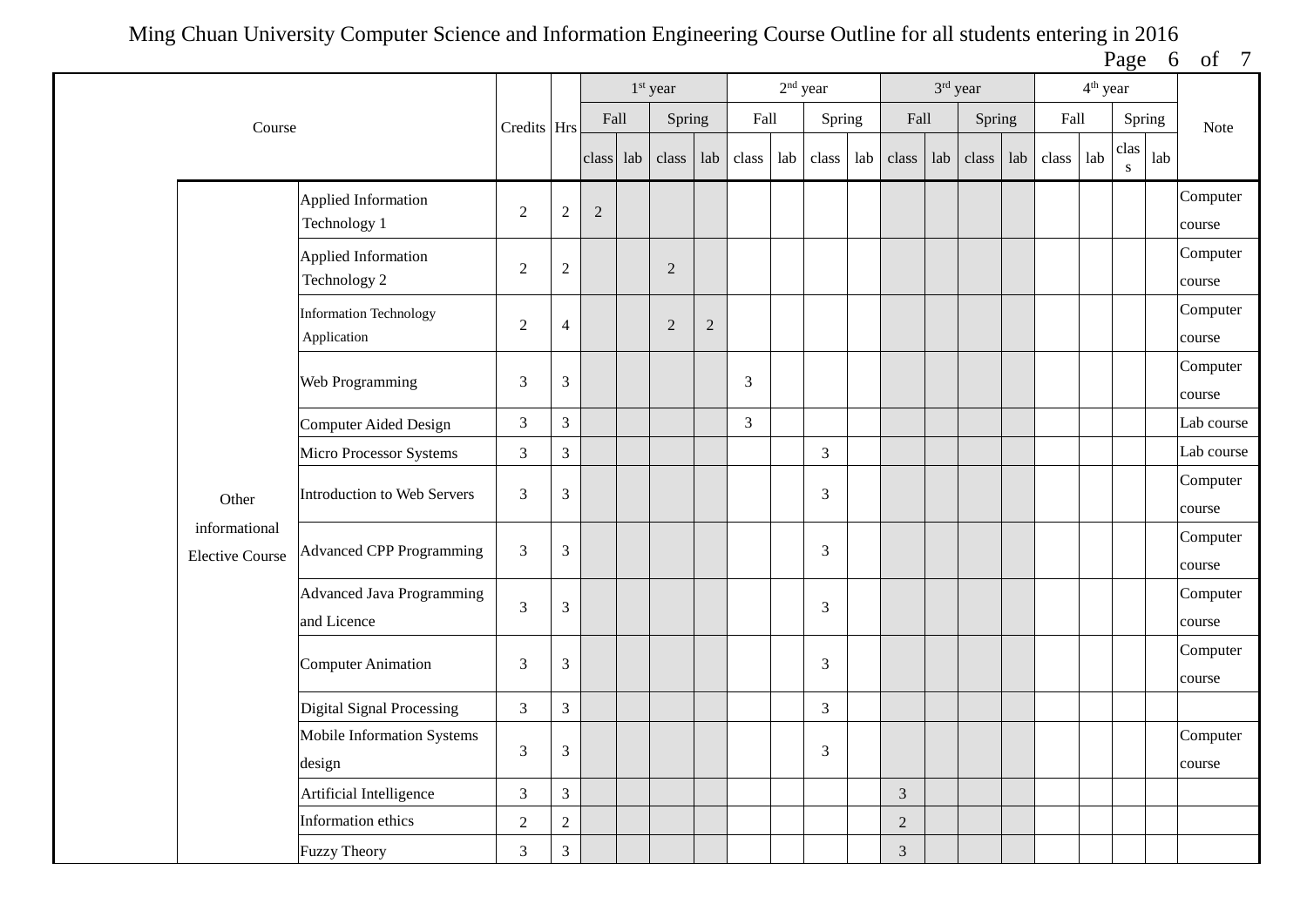Page 7 of 7

|                                                        |                |                |           | 1 <sup>st</sup> year |     |       | $2nd$ year |        |     |                | 3rd year |                |     |                | 4 <sup>th</sup> year |           |     |                    |
|--------------------------------------------------------|----------------|----------------|-----------|----------------------|-----|-------|------------|--------|-----|----------------|----------|----------------|-----|----------------|----------------------|-----------|-----|--------------------|
| Course                                                 | Credits Hrs    |                | Fall      | Spring               |     | Fall  |            | Spring |     | Fall           |          | Spring         |     | Fall           |                      | Spring    |     | Note               |
|                                                        |                |                | class lab | class                | lab | class | lab        | class  | lab | class          | lab      | class          | lab | class          | lab                  | clas<br>S | lab |                    |
| Special Topics on<br>Programming                       | 3              | $\mathfrak{Z}$ |           |                      |     |       |            |        |     | $\overline{3}$ |          |                |     |                |                      |           |     |                    |
| Introduction to Coding                                 | 3              | $\overline{3}$ |           |                      |     |       |            |        |     | $\overline{3}$ |          |                |     |                |                      |           |     |                    |
| The Design and Applications<br>of FPGA/CPLD            | $\mathfrak{Z}$ | $\mathfrak{Z}$ |           |                      |     |       |            |        |     | 3              |          |                |     |                |                      |           |     | Lab course         |
| Seminar on the Design of<br><b>Computer Algorithms</b> | 3              | $\mathfrak{Z}$ |           |                      |     |       |            |        |     | $\mathfrak{Z}$ |          |                |     |                |                      |           |     |                    |
| Cloud technology design and services                   | 3              | $\overline{3}$ |           |                      |     |       |            |        |     | $\mathfrak{Z}$ |          |                |     |                |                      |           |     |                    |
| Statistics analysis and<br>Application                 | 3              | $\mathfrak{Z}$ |           |                      |     |       |            |        |     |                |          | 3              |     |                |                      |           |     |                    |
| Database design                                        | 3              | $\overline{3}$ |           |                      |     |       |            |        |     |                |          | $\mathfrak{Z}$ |     |                |                      |           |     |                    |
| <b>Unix Programming</b>                                | 3              | $\overline{3}$ |           |                      |     |       |            |        |     |                |          | 3              |     |                |                      |           |     | Computer<br>course |
| Peripheral Interface Design                            | 3              | $\overline{3}$ |           |                      |     |       |            |        |     |                |          | $\mathfrak{Z}$ |     |                |                      |           |     | Lab course         |
| <b>Introduction to Secret Sharing</b>                  | $\overline{3}$ | $\overline{3}$ |           |                      |     |       |            |        |     |                |          | $\overline{3}$ |     |                |                      |           |     |                    |
| Cloud computing Security<br>Management                 | 3              | $\overline{3}$ |           |                      |     |       |            |        |     |                |          | 3              |     |                |                      |           |     |                    |
| Cloud computing technology<br>and applied              | 3              | $\overline{3}$ |           |                      |     |       |            |        |     |                |          | $\overline{3}$ |     |                |                      |           |     |                    |
| Social media application design                        | $\mathfrak{Z}$ | $\overline{3}$ |           |                      |     |       |            |        |     |                |          | $\mathfrak{Z}$ |     |                |                      |           |     |                    |
| <b>Advanced Computer</b><br>Architectures              | 3              | $\overline{3}$ |           |                      |     |       |            |        |     |                |          |                |     | $\mathfrak{Z}$ |                      |           |     |                    |
| Distributed Systems                                    | 3              | $\overline{3}$ |           |                      |     |       |            |        |     |                |          |                |     | $\overline{3}$ |                      |           |     |                    |
| <b>Information Laws</b>                                | 3              | $\overline{3}$ |           |                      |     |       |            |        |     |                |          |                |     | $\overline{3}$ |                      |           |     |                    |
| Social media project develop                           | 3              | $\overline{3}$ |           |                      |     |       |            |        |     |                |          |                |     | $\mathfrak{Z}$ |                      |           |     |                    |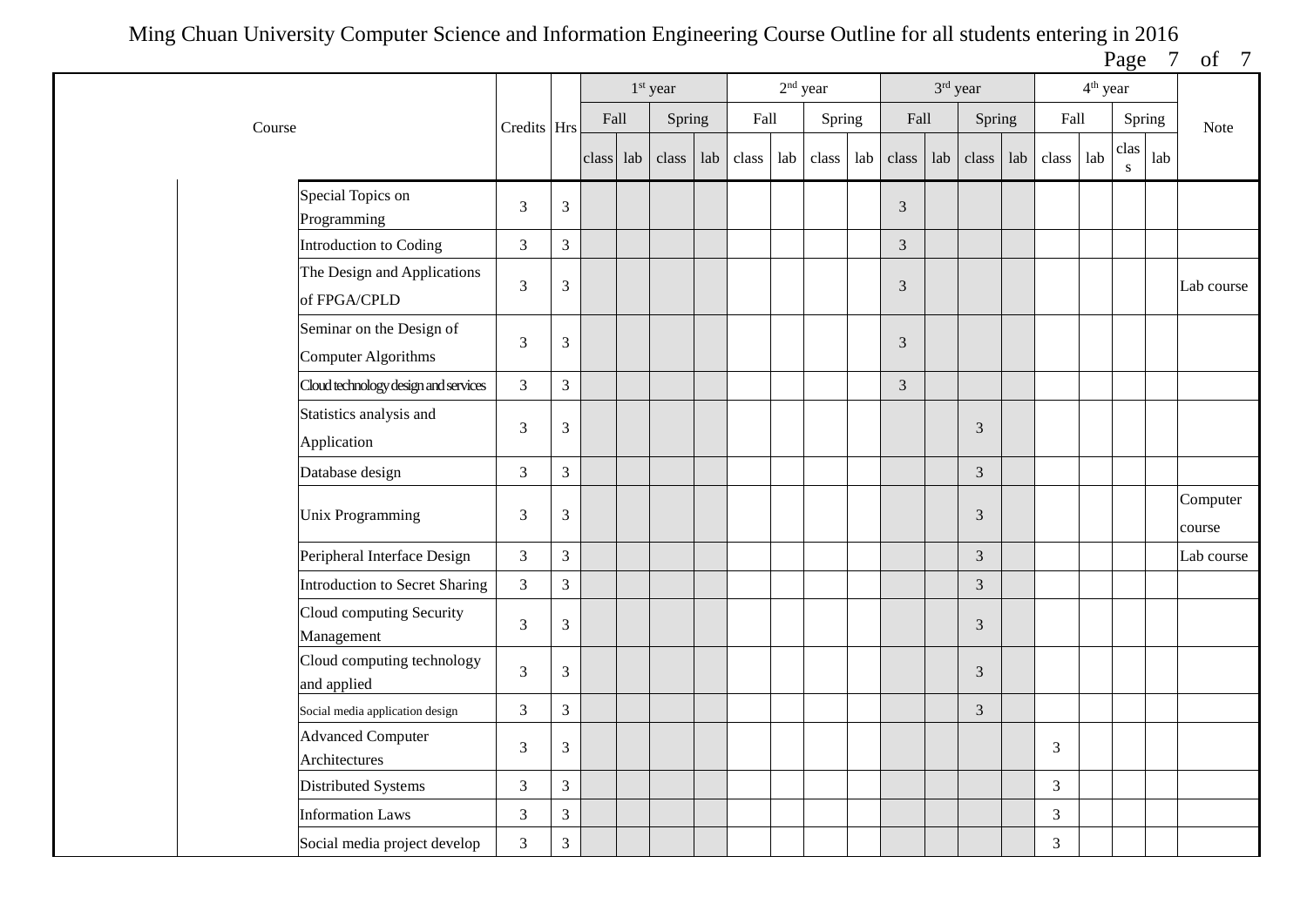Page 8 of 7

|          |                                         |                                               |               |                |      | $1st$ year          |     |       | $2nd$ year |        |     |       |     | $3rd$ year |                | 4 <sup>th</sup> year |                |        |                    |
|----------|-----------------------------------------|-----------------------------------------------|---------------|----------------|------|---------------------|-----|-------|------------|--------|-----|-------|-----|------------|----------------|----------------------|----------------|--------|--------------------|
|          | Course                                  |                                               | Credits   Hrs |                | Fall | Spring              |     | Fall  |            | Spring |     | Fall  |     | Spring     | Fall           |                      |                | Spring | Note               |
|          |                                         |                                               |               |                |      | class   lab   class | lab | class | lab        | class  | lab | class | lab | class      | $lab$ $class$  | lab                  | clas<br>S      | lab    |                    |
|          |                                         | The Lectures of Information<br>Trend I        |               | $\overline{2}$ |      |                     |     |       |            |        |     |       |     |            | $\overline{2}$ |                      |                |        | Required<br>chosen |
|          |                                         | The Lectures of Information<br>Trend II       |               | $\overline{2}$ |      |                     |     |       |            |        |     |       |     |            |                |                      | $\overline{2}$ |        | Required<br>chosen |
|          |                                         | Performance Analysis                          | 3             | 3              |      |                     |     |       |            |        |     |       |     |            |                |                      | 3              |        |                    |
|          |                                         | <b>Intelligent Computation</b>                | 3             | 3              |      |                     |     |       |            |        |     |       |     |            |                |                      | 3              |        |                    |
|          |                                         | Digital content and trend                     | 3             | 3              |      |                     |     |       |            |        |     |       |     |            |                |                      | $\mathfrak{Z}$ |        |                    |
|          | <b>Subtotal Required Course Credits</b> |                                               | 89            |                | 18   | 20                  |     |       |            | 15     |     | 12    |     | 12         | 9              |                      | 3              |        |                    |
|          | <b>Subtotal Elective Course Credits</b> |                                               | 39            |                |      |                     |     |       |            |        |     |       |     |            |                |                      |                |        |                    |
| Subtotal |                                         | Subtotal Professional Elective Course Credits | 19            |                |      |                     |     |       |            |        |     |       |     |            |                |                      |                |        |                    |
|          |                                         | <b>Subtotal Other Elective Course Credits</b> | 20            |                |      |                     |     |       |            |        |     |       |     |            |                |                      |                |        |                    |
|          | Subtotal                                |                                               | 128           |                |      |                     |     |       |            |        |     |       |     |            |                |                      |                |        |                    |

## Notes:

- 1. The students of CSIE department must fulfill 128 credits by graduation, including:
	- I. 24 required credits designed by the university
	- II. 65 required credits designed by the department
	- III. At least 39 elective credits which include:
		- A. At least one kernel course from each of the four programs (totally 15 credits)
		- B. At least one of the following two courses: Information Law and Information Ethics.
- 2. Students can choose other course of Information College or cooperation programs as professional elective courses. Students can choose other professional courses of Information College as professional elective courses if agreed by the chair of the department. Courses not from the Information College are not admitted by the department and cannot be taken as the graduation credits if not agreed by the chair of the department. Credits of Courses which not from the Information College can't count as graduation credits when exceed 20.